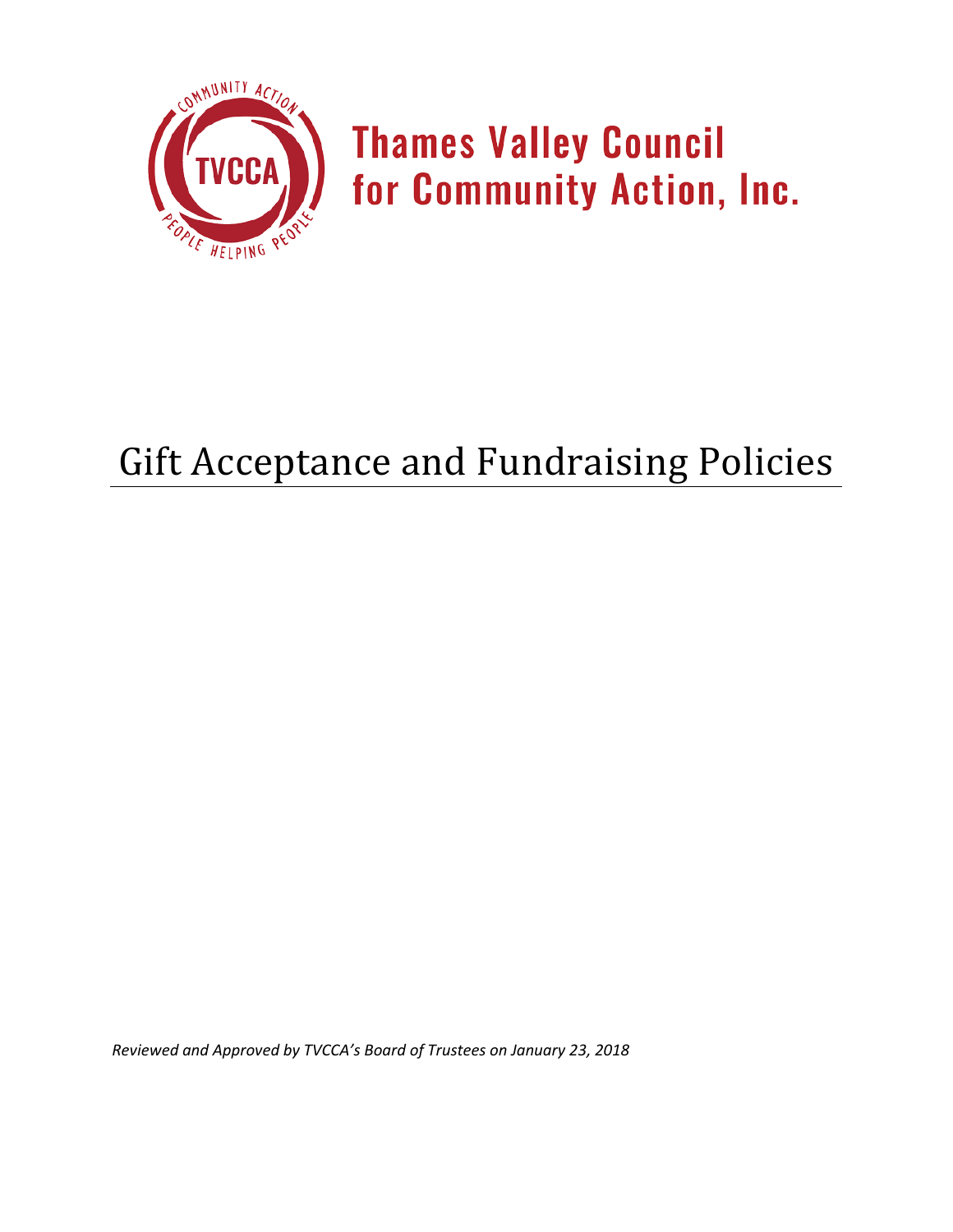# **Contents**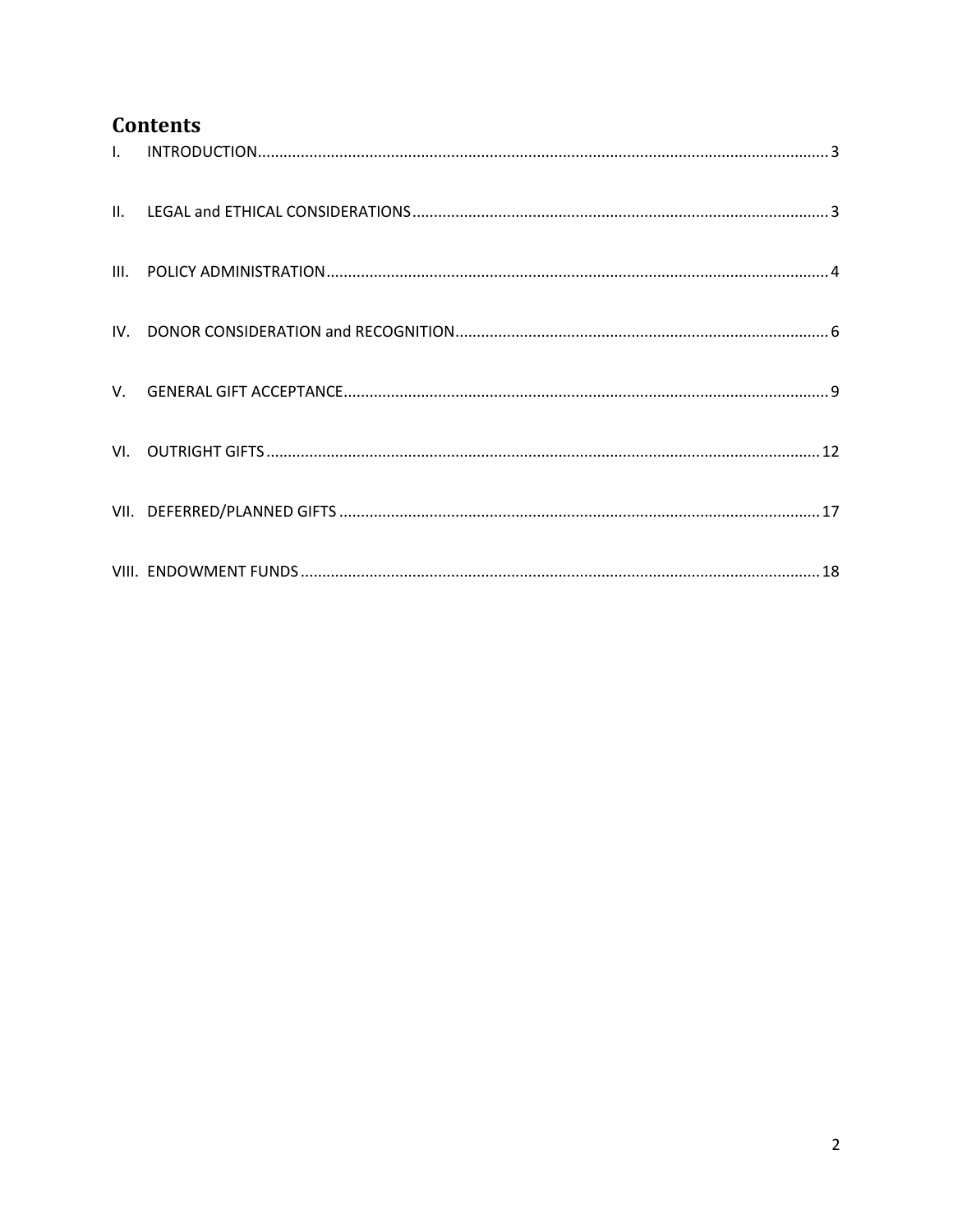# <span id="page-2-0"></span>**I. INTRODUCTION**

Thames Valley Council for Community Action, Inc. (TVCCA) is a non-profit corporation organized under the laws of the State of Connecticut. TVCCA's Board of Trustees and staff solicit and accept gifts from individuals, foundations, and corporations to secure the future growth of TVCCA. Positive relationships among all these parties are essential to TVCCA's financial stability. Responsibility for the preservation and enhancement of philanthropy shall be retained by the Board and carried out as herein defined.

The goal of this gift acceptance and fundraising policy is to uniformly treat donors and their gifts with full disclosure and provide guidelines for the acceptance and stewardship of gifts. The provisions of this policy apply to all gifts received by TVCCA for any of its programs or services. TVCCA considers specific gifts on their merits and final action is taken on those as authorized by TVCCA's Board of Trustees.

## <span id="page-2-1"></span>**II. LEGAL and ETHICAL CONSIDERATIONS**

- A. TVCCA cannot give accounting, tax, or legal advice but will work closely with the donor's advisors. It is strongly encouraged that each donor consult with a qualified advisor. It is the donor's responsibility to secure independent legal counsel for all gifts made to TVCCA.
- B. Where appropriate, TVCCA seeks the advice of legal counsel in matters relating to the acceptance of gifts. Review by counsel is recommended for:
	- a. Gifts where TVCCA is named trustee;
	- b. All gifts involving contracts or other documents where TVCCA is to assume an obligation;
	- c. All transactions with potential conflict of interest that have the potential for IRS sanctions; and
	- d. Other instances in which the use of counsel is deemed appropriate by the Board.
- C. In situations where advisors retained by TVCCA prepare documents or render advice in any form to TVCCA and/or a donor to TVCCA, the professional involved is in the employ of TVCCA and is not acting on behalf of the donor in any documents or other advice rendered. The donor's counsel should review documents prior to the completion of the gift(s).
- D. At all times TVCCA employees, members of the Board of Trustees, and other volunteers are to avoid conflicts of interest and the appearance of conflicts of interest. A conflict of interest exists whenever a TVCCA employee or immediate family member has a formal relationship with an actual or prospective donor or a material interest in a firm that is an actual or potential vendor to TVCCA.
- E. To avoid any incidence of impropriety, TVCCA employees and members of the Board of Trustees are discouraged from serving as personal representatives or executors of a donor's estate, unless the donor is a relative of the employee or member of the Board of Trustees.
- F. All TVCCA employees are to avoid acts of actual impropriety as well as acts that create the appearance of impropriety. Therefore, employees are discouraged from serving as the executor, administrator, or trustee of any will or trust in which TVCCA is named as a beneficiary regardless of the date of the dispositive document.
- G. TVCCA does not pay fees to any person as consideration for directing a gift to TVCCA.
- H. TVCCA does not pay commissions or percentages associated with negotiation and acceptance of any form of gift.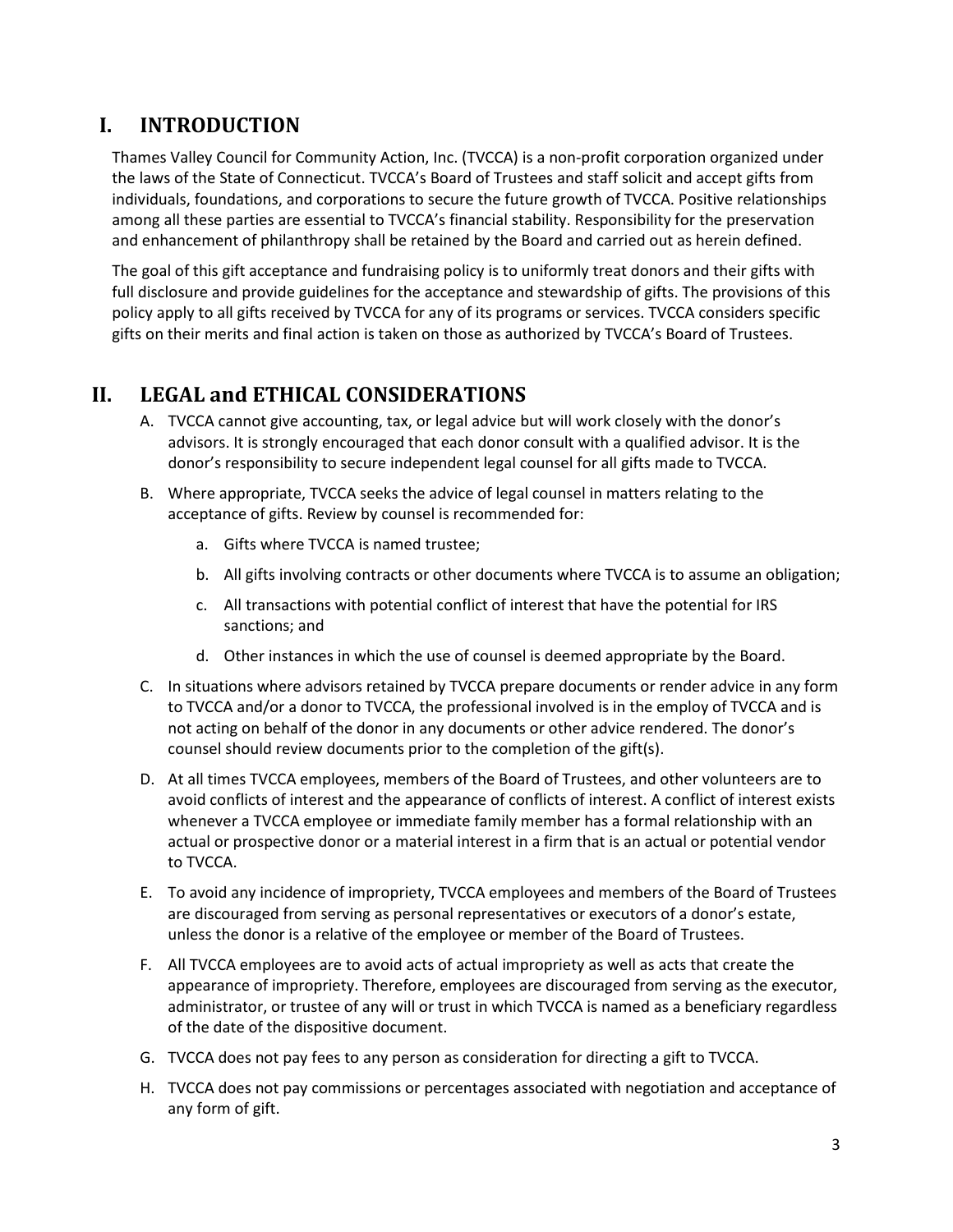I. In accordance with the Association of Fundraising Professionals' *Code of Ethical Principles and Standards of Professional Practice*, no fundraiser is compensated based on a percentage of funds raised or on a contingent basis. Non-exempt fundraisers in the employ of TVCCA are compensated based on the number of hours worked. Independent contractors and consultants are compensated on a project basis.

# <span id="page-3-0"></span>**III. POLICY ADMINISTRATION**

- A. Authority for Fund Development
	- a. The Board of Trustees has the authority and stewardship responsibility for the following:
		- i. All methods and techniques of fundraising activity;
		- ii. All forms of contributions received;
		- iii. Determining when legal counsel is required for the review of a gift;
		- iv. Determining when an independent appraisal is required for a gift;
		- v. Approving exceptions to this policy;
		- vi. Investment and management of all funds raised;
		- vii. Disbursement of contribution revenues in exclusive support of the mission of TVCCA; and
		- viii. Other appropriate matters related to the acceptance and stewardship of gifts.
	- b. The development department and finance department are responsible to the Executive Director (ED) for day-to-day management of all fundraising activities. Professional and support staff will provide:
		- i. Leadership, management, and direct support to fundraising programs;
		- ii. Acknowledgement of all gifts and maintenance of donor records and recognition;
		- iii. Accounting for all gifts received;
		- iv. Supervision of annual budget; and
		- v. Direction of all employees, consultants, and vendors hired to support the development department.
- B. Management of Fund Development Activities
	- a. Priorities for public participation and support shall be established by the Board of Trustees and carried out by the development department.
	- b. All fundraising activities shall be approved in advance by the ED for approved priorities only. Goals and budgets associated with their achievement shall be prepared in advance of active public solicitation.
	- c. Procedures for Approval for Gift Solicitation
		- i. All priorities for fund development are defined, within procedures established by the ED, for submission to the Board of Trustees for approval, including budgetary authorization.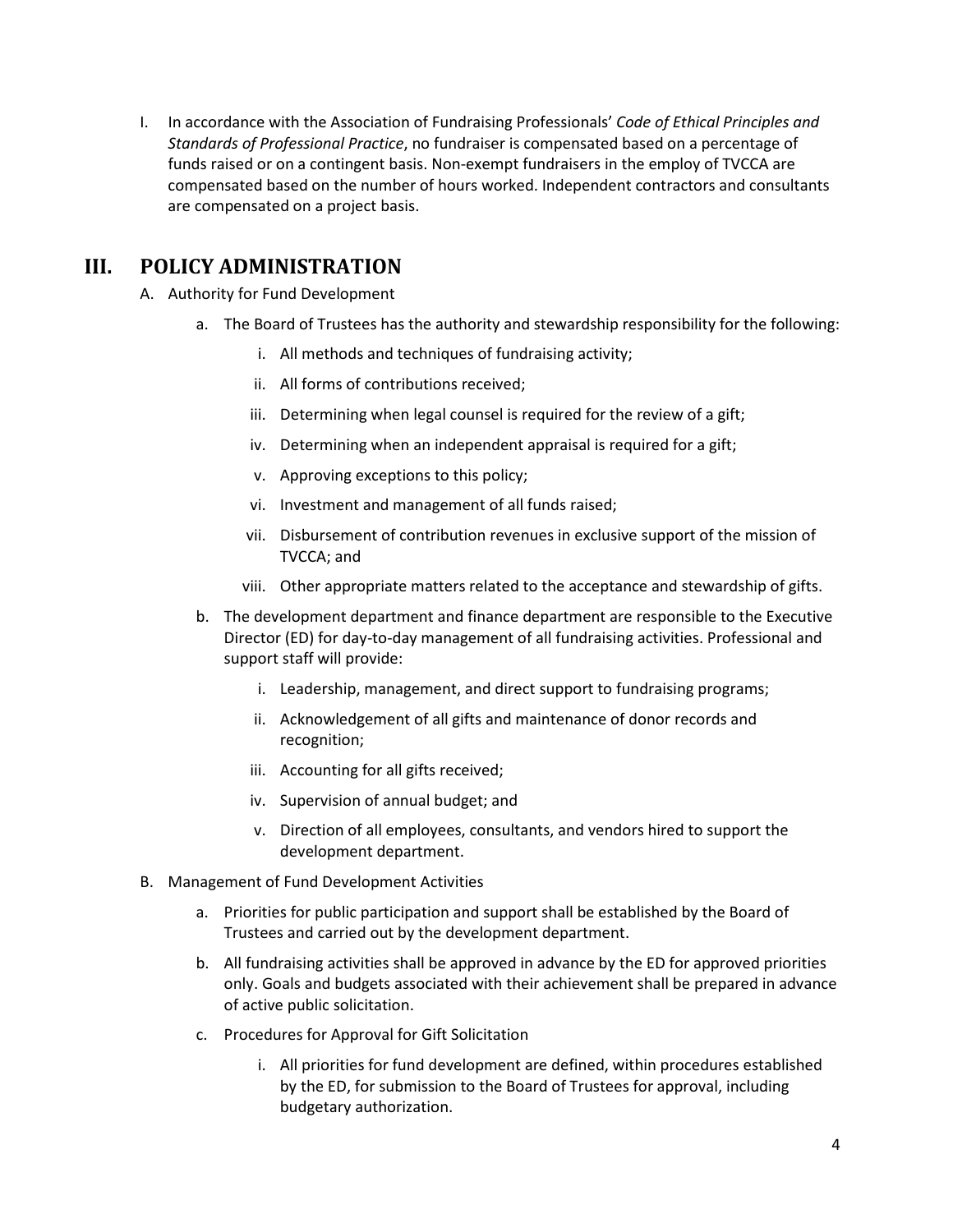- ii. Those programs appropriate for fundraising support are identified, and evaluation is performed by the development staff to assess anticipated public support, budget, staff, and volunteer requirements for successful solicitation.
- d. Coordination of Fund Development Efforts
	- i. Prior to approaching a prospective donor for a gift, all Board members, staff, and volunteers must receive approval from the Senior Director of Marketing & Development who is responsible for tracking solicitations.
- C. Authority to Solicit and Receive Gifts

All departments and all members of the TVCCA community are encouraged to identify and assist in soliciting gifts from prospective donors. However, before making such a solicitation or accepting a gift on behalf of TVCCA, the individual or the department must bring the proposed effort to the specific attention of the Senior Director of Marketing & Development who will assure appropriate coordination. Conversely, the Senior Director of Marketing & Development informs the heads of various departments or programs when major gift solicitations are contemplated or gifts benefiting their program and/or department are received.

- a. In compliance with Connecticut law, no consultants may solicit funds for TVCCA unless they are registered as a charitable solicitor.
- b. Only the Executive Director or Board Chair of TVCCA may approve and sign contracts. This includes any obligations related to grant funding.
- D. Public Solicitation Procedures
	- a. All charitable contributions, regardless of value, form, or designated use, are made only to this organization, using the proper legal name of this corporation.
	- b. Use of "TVCCA" for any fundraising purpose by any other organization or entity requires prior approval of the ED.
	- c. Calendar for Solicitation: Each 12-month period has limited time for fundraising activities. Coordination and cooperation are required in planning each solicitation. Each fundraising program requires time for its own fulfillment and must respect the preferred periods when other fundraising programs are scheduled. The calendar for solicitation shall be reviewed and approved by the development department within 60 days of the start of each fiscal year.
	- d. Special Project Campaigns
		- i. Any special project campaign requires approval of the Senior Director of Marketing & Development prior to initiation, based on the following:
			- 1. Appropriate fit to the existing calendar of fundraising activities;
			- 2. Recruitment of an adequate volunteer committee or sponsoring agency or organization; and
			- 3. Demonstrated potential for profit.
		- ii. Separate solicitation programs may be developed to meet urgent priorities or to take advantage of unusual opportunities offered by donors that match well with current fund development objectives.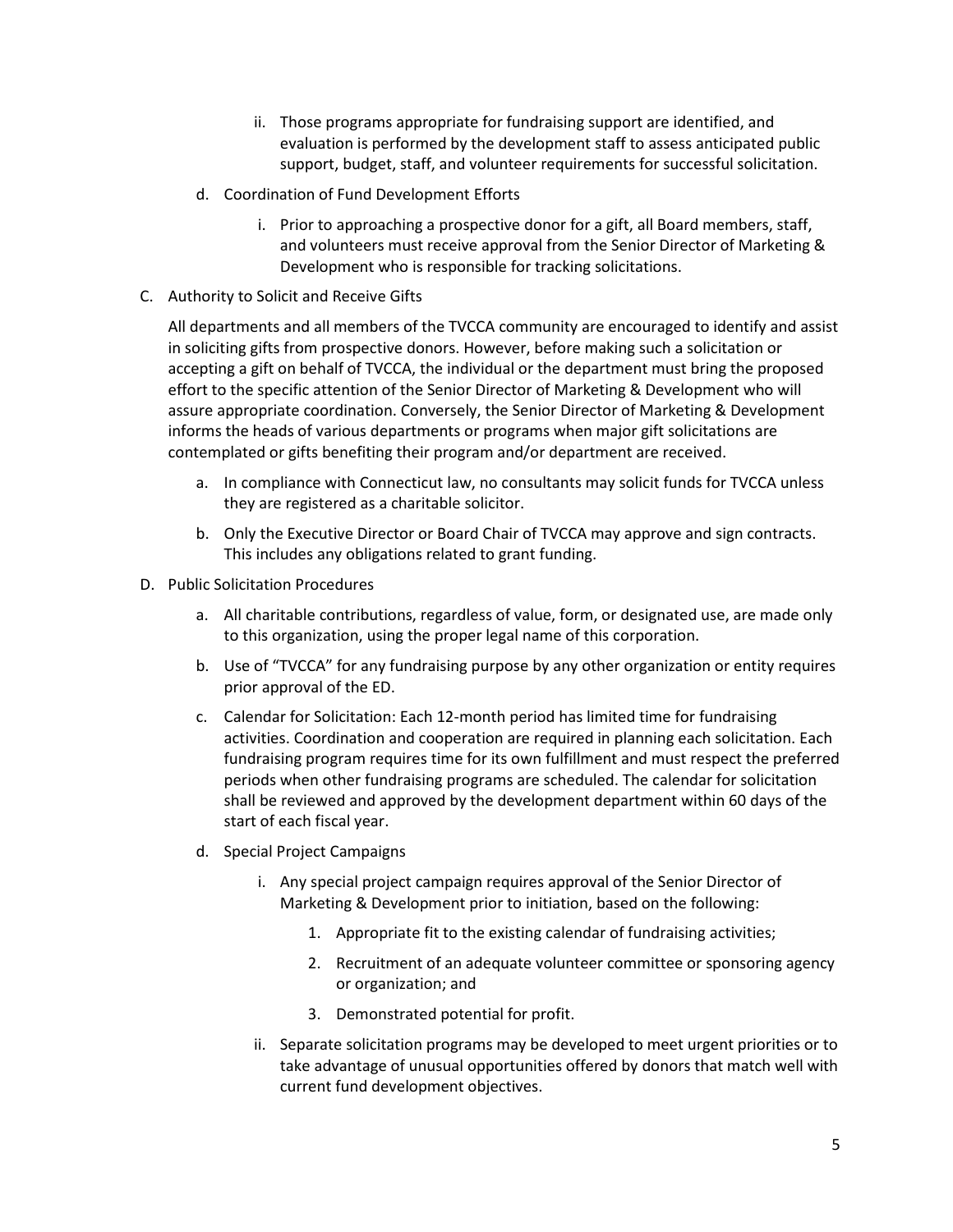- E. Overall responsibility for assuring compliance with the requirements of this policy is assigned to the Senior Director of Marketing & Development.
- F. This policy remains in force until changed by the Board of Trustees.
- G. All restricted and unrestricted monies received by TVCCA are put to immediate use or invested under the guidelines of the investment policy adopted by the Board of Trustees.
- H. TVCCA's gift accounting policies and procedures are in accordance with generally accepted accounting principles (GAAP) as prescribed by the Financial Accounting Standards Board, including Statements of Financial Accounting Standards Nos. 116 and 117.

# <span id="page-5-0"></span>**IV. DONOR CONSIDERATION and RECOGNITION**

- A. All programs, trust agreements, contracts, or commitments benefit, first and foremost, the individual needs of the donor, and secondly, TVCCA. A charitable gift that benefits TVCCA at the expense of the donor's interest should not be encouraged.
- B. TVCCA accepts unrestricted gifts and gifts for specific programs and purposes, provided that such gifts are not inconsistent with its stated mission, purposes, and priorities. TVCCA does not accept gifts that are excessively restrictive in purpose. Gifts that are restrictive include those too difficult to administer or those for purposes outside the mission of TVCCA. All final decisions on the restrictive nature of the gift, and its acceptance or refusal, are made by the Board.
- C. A donor may not restrict how gifts, bequests, or endowment funds are invested by TVCCA. All donors of major gifts and endowment funds will be notified prior to the gift being made that investment of their gift is in accordance with the investment policy adopted by the Board of Trustees. Such notice informs the donor that his/her gift or endowment fund is not segregated but is co-mingled with TVCCA's other investments.
- D. Where a donor desires to place a restriction upon the use of a major gift or bequest for a specific program, the donor is required to sign a legal instrument empowering the Board of Trustees, after a certain stated number of years, to re-evaluate the restriction.
	- a. If the original program to which the gift was restricted is no longer relevant, such as the discontinuation or alternative funding of a program for which the gift was made, the document must empower the Board to re-designate the use to a similar program.
	- b. In addition, this legal instrument should state that, with the written consent of the donor, the Board of Trustees may release, in whole or part, any restriction imposed on the use of the gift. If written consent of the donor cannot be obtained by reason of his/her death, disability, unavailability, or impossibility of identification, the Board of Trustees may petition the courts to release the restriction imposed by the donor or gift instrument on the use or investment of the funds. In no event, however, can a release allow a fund to be used for purposes outside the mission of TVCCA.
- E. Any gift may be made in honor of or in memory of the donor or anyone he/she may wish to designate. Notice of the person honored or memorialized must be provided in writing at the time the gift is made. Upon request, notification of the gift is mailed to a third party. The gift amount is not disclosed.
- F. Gifts made by a donor on behalf of another individual are credited to the actual donor's record. The individual on whose behalf the gift is made receives recognition credit only.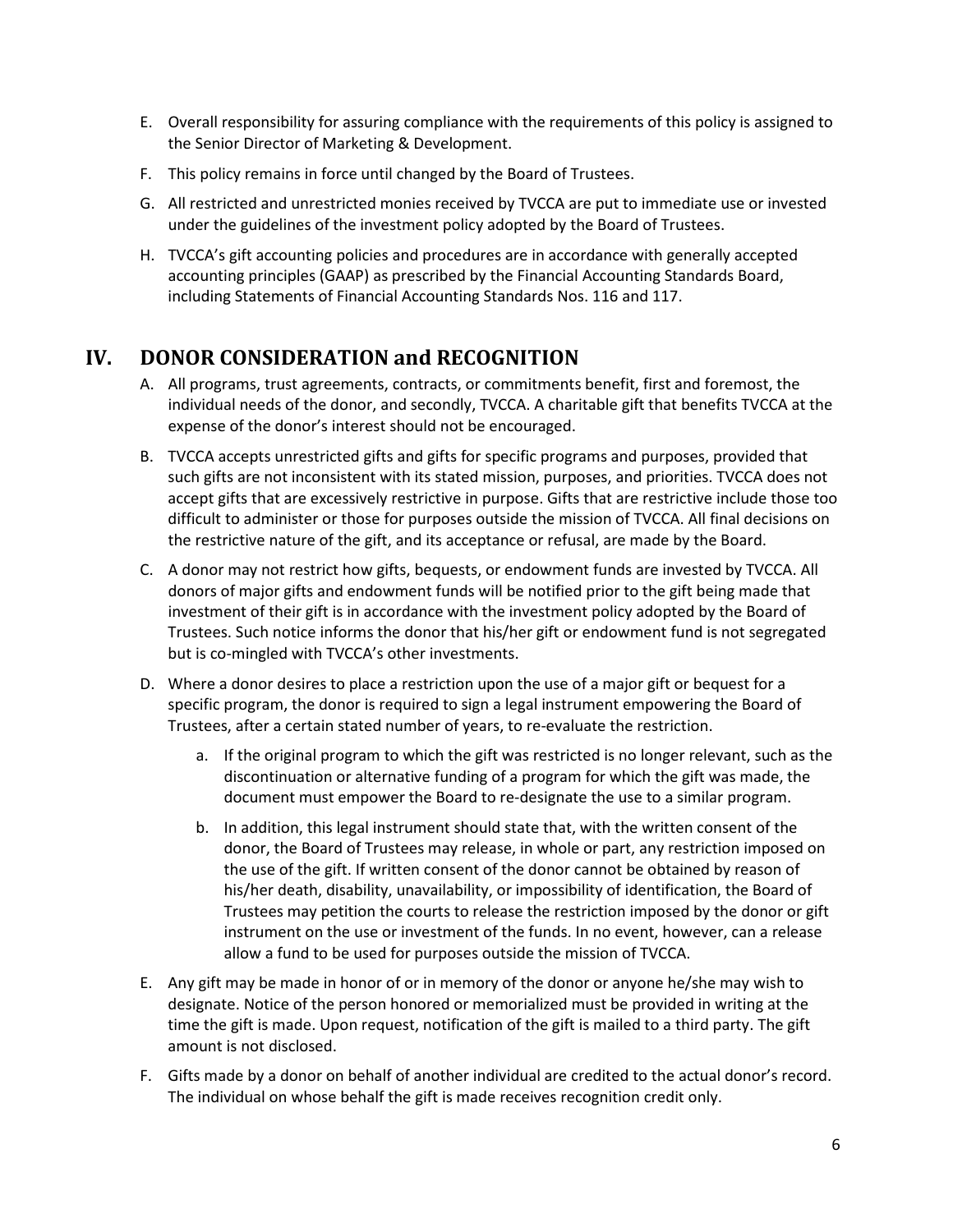- a. Recognition credit is the dollar value of a gift that can be applied toward a naming opportunity or endowment.
- G. Donor Privacy
	- a. All information concerning donors or prospective donors, including their names, the names of their beneficiaries, the exact amount of the gift, size of the estate, or any other information for which there is a reasonable expectation of privacy and/or confidentiality is kept strictly confidential by TVCCA, its Board, volunteers, and staff, unless written permission is obtained from the donor to release such information.
	- b. Donors who wish to remain anonymous and not be included in published lists of donors must state so at the time of the gift. Completion of a donation remittance envelope or mention of name on any correspondence accompanying the donation is deemed written permission to be included in published lists of donors.
	- c. Donors are welcome to request and receive a complete copy of their records.
	- d. Only authorized TVCCA staff and members of the Board of Trustees are permitted to view donor files.
	- e. Donor files remain onsite at TVCCA.
- H. Recognition and reward accorded to donors due to their gift frequency, amounts, or cumulative total shall be in accordance with the honors and recognition guidelines contained herein.
- I. Donors and prospective donors may opt out of fundraising mailings via telephone, letter, email, or in person. A statement providing opt-out instructions is included in all annual campaign correspondence.
- J. TVCCA does not sell or share its donor and mailing lists with other organizations.
- K. Honors and Recognition
	- a. Formal recognition of distinguished service to TVCCA, in the forms of gift support and voluntary time and talent, shall receive official consideration by the Board of Trustees. The qualifications, review and decision procedures, and methods of recognition to be followed in regard to gift support in many of its forms, and as specified in this section, are (a) the naming of buildings, property, or any space therein or (b) the conferring of awards or citations on any individual, institution, association, or society for gift support or services rendered.
	- b. Guidelines
		- i. The Board, in concert with the development department, assesses each recommendation for honors and recognition. The relationship between the honoree's qualifications and the size/scope of project supported are considered. Consideration in the conferral of honors and recognition will include:
			- 1. Benefit to TVCCA;
			- 2. Visibility and prominence accorded to the honoree; and
			- 3. Use of honors and recognition to further the goals and objectives of TVCCA in financial gain and in public recognition and respect.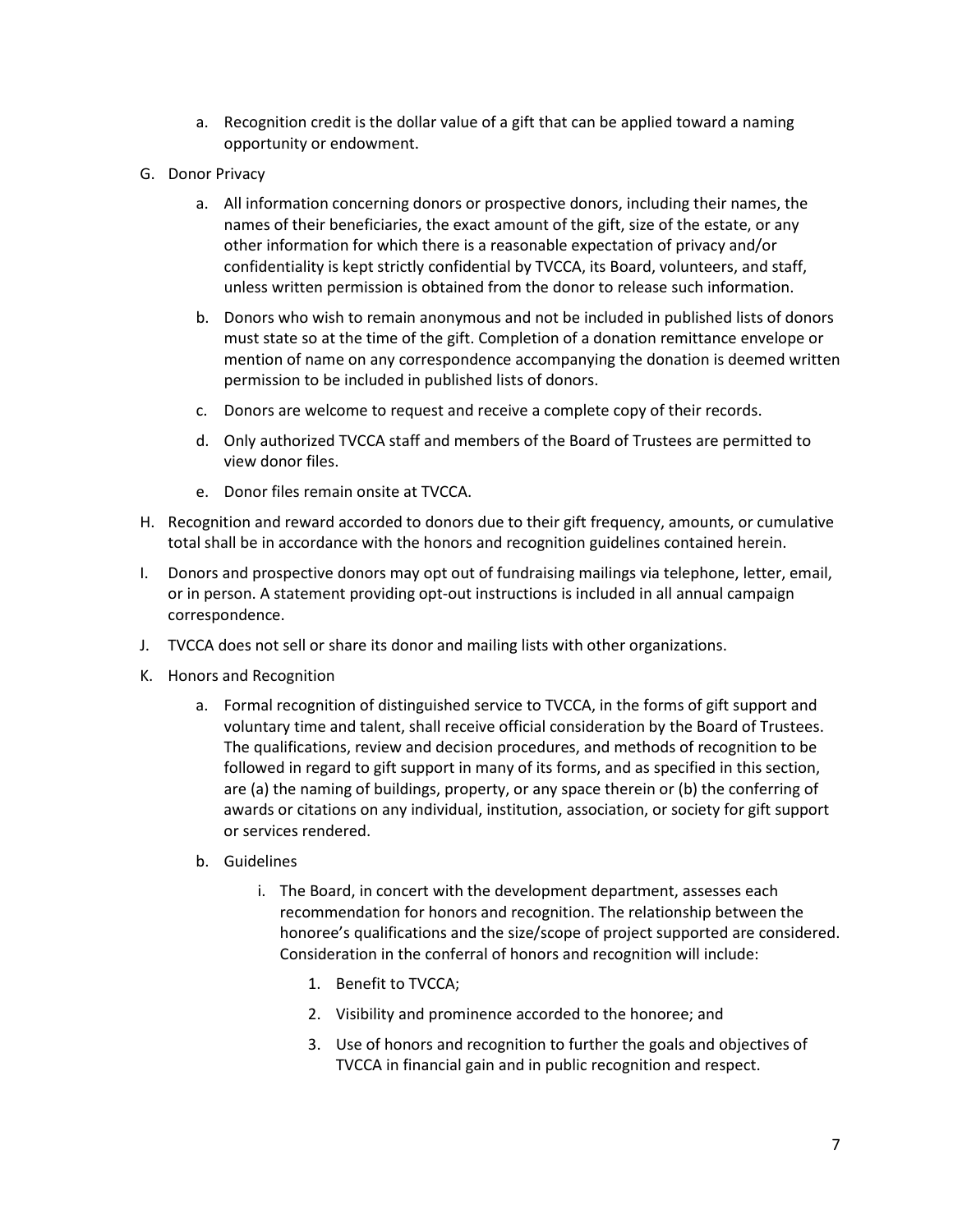- ii. Individuals or institutions that make large contributions are qualified for honors and recognition. Gifts are recognized at the discretion of the Board of Trustees.
- iii. Recommendations for honors and recognition are made to the Board of Trustees after review and approval by the ED, with adequate details on the individual or institution to be honored and reasons for such action by the Board.
- c. Public Notice
	- i. Honors and recognition decisions present opportunities for public announcement. Agreement for such public notice is requested of each honoree, or his/her family or representative(s), in advance. Honorees have the opportunity to notify family and friends and to invite their participation with TVCCA in any dedication ceremonies and receptions conducted in connection with the conferring of honors and recognition. The ED and Senior Director of Marketing & Development are responsible for such public notice.
	- ii. Various forms of recognition are available in accordance with the wishes of the donor. Details as to form are included in recommendations submitted to the Board of Trustees. Forms of recognition may be among the following: formal dinners, receptions, plaques, gifts to donors and honorees, reports in TVCCA publications, and other forms of recognition.
	- iii. Materials, typeface, and presentation forms must be consistent with the graphics standards established by TVCCA. The application of overall visual aids, signage, and graphics must be in accordance with graphics standards established by TVCCA.
- d. Naming of Buildings or Space Therein
	- i. All areas of TVCCA-owned facilities are subject to naming. Such identification is appropriate in light of the gift or gifts received and will be sensitive to function and location while being consistent with the building's interior design.
	- ii. Before making exceptions to the policies for naming opportunities, the Board of Trustees considers the following facts and circumstances pertaining to the gift:
		- 1. Certainty of the assets to be donated and their future value to TVCCA;
		- 2. Likelihood of the donor having a "change of heart";
		- 3. Estimated present value of the gift;
		- 4. Donor's connection to TVCCA;
		- 5. Donor's giving history; and
		- 6. Donor's record of volunteer service to TVCCA.
	- iii. TVCCA reserves naming opportunities for outright gifts and living donors. Use of an estate or planned gift to name property is not preferred but is considered on a case-by-case basis. Unless legally impossible, TVCCA treats estate and planned gifts with naming elements as a request. TVCCA honors the request at the final distribution of the gift when the name is appropriate and the gift meets minimum funding for the naming opportunity at the time of distribution. TVCCA reserves the right to decline gifts with naming restrictions.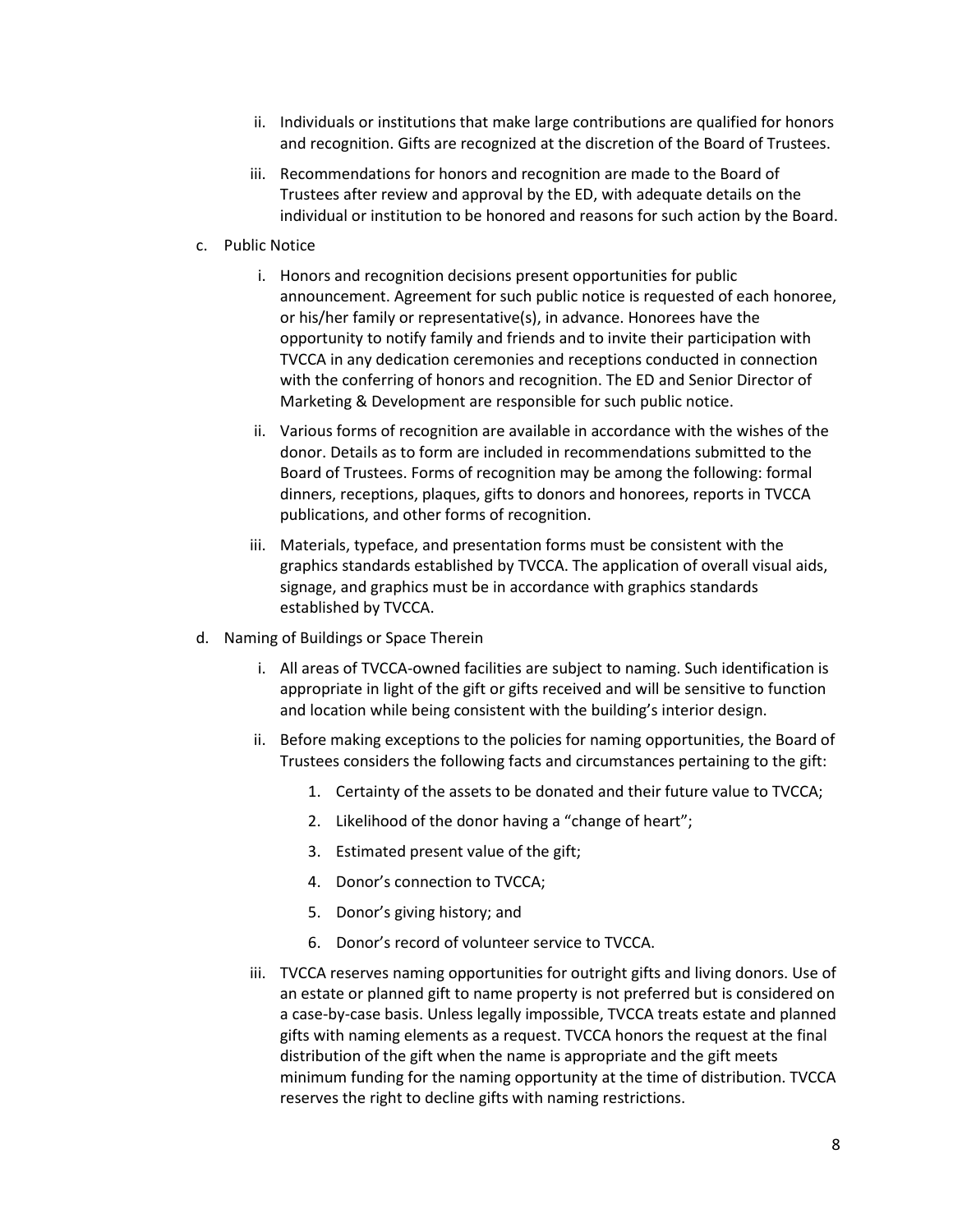- iv. Donors who wish to name an item during a campaign may use the present value of a planned gift only if the following criteria are met:
	- 1. The gift is irrevocable;
	- 2. TVCCA is given a copy of the gift instrument; and
	- 3. The present value of the gift equals the minimum funding amount of the naming opportunity.
- v. TVCCA reserves the right to honor, through appropriate naming opportunities, any individual or family irrespective of the individual or family's giving record. Such honors are generally made posthumously.

#### <span id="page-8-0"></span>**V. GENERAL GIFT ACCEPTANCE**

- A. Processing Gifts
	- a. Gifts are recorded as of the date of receipt.
	- b. When a donation is received, an electronic copy/scan of the check and remittance envelope and/or accompanying letter is made and filed in the appropriate fund folder.
- B. Crediting Gifts
	- a. The gross amount of donations made through the United Ways of Southeastern and Northeastern Connecticut are credited to a donor for recognition purposes. For accounting purposes, the donations are recorded net of United Way's administrative fees. Donors do not receive credit for United Way donations until substantiation is received from the United Way or the donor provides written documentation of the gift.
	- b. Corporate matching gifts are encouraged, and the donor receives recognition credit for the match.
- C. Pledges
	- a. Pledges are considered on a case-by-case basis.
	- b. Pledges may be fulfilled on a schedule established by the donor over a specified period, up to a maximum of five years from the date of the pledge. Irrevocable deferred gift arrangements are exceptions and are governed by the terms of the trust.
- D. Use of Grant Funds
	- a. All grant funds given to TVCCA are to be spent in accordance with the funding agreement as specified by each grant.
	- b. Prior to submission of a grant proposal, the grant writer is responsible for verifying that TVCCA can use the funds as requested.
- E. Gift Acknowledgement and Substantiation

All donors are furnished gift acknowledgement letters as soon as possible after receipt of a gift but no later than 10 days after receipt. Responsibility for assuring compliance with the Internal Revenue Service (IRS) requirements and this policy's guidelines regarding gift acknowledgement and substantiation belongs to the Senior Director of Marketing & Development.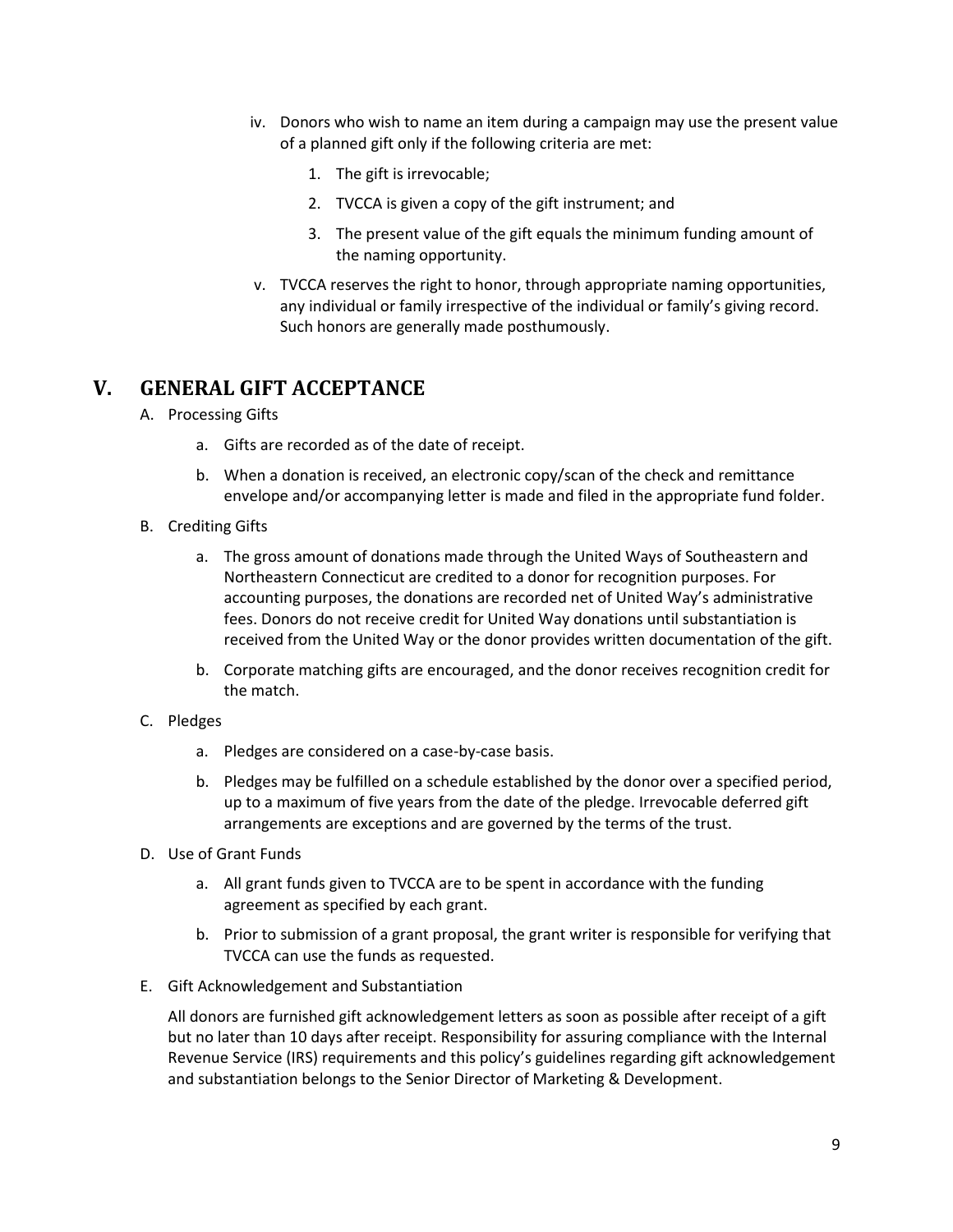- a. Acknowledgement for all gifts over \$250 and gifts of \$75 or more for which a benefit was offered by TVCCA to the donor, whether or not the benefit was utilized by donor, includes proper language related to valuation of the donor's deduction permitted as stated in the current IRS regulations.
- b. Acknowledgement letters for major gifts are signed by the ED. In the ED's absence, the Senior Director of Marketing & Development may sign the letters. Gift receipts for inkind donations may be signed by any member of the development staff.
- c. The development department is responsible for keeping a record of gift receipt and date of acknowledgement.
- F. Ownership of Gifts

Title to property donated to TVCCA is held by the organization, not by a single department.

G. Appraisals and Required IRS Forms

Legal and ethical requirements designed to protect both the donor and TVCCA prohibit TVCCA, as an interested party, from appraising gifts. Such appraisals, if required by law or particular circumstances, are to be conducted by "qualified appraisers" as defined under IRS regulations. The cost of such an appraisal is the donor's responsibility. In instances where TVCCA elects to request an independent appraisal, TVCCA is responsible for the fee.

The IRS requires that non-cash gifts, including marketable securities, with fair market value of over \$500 be documented by the filing of Form 8283 with the donor's federal income tax return. For gifts with a total value of \$5,000 or more, an appraisal from a qualified appraiser must be attached to Form 8283. The ED and CFO are authorized to sign the Form 8283 acknowledging TVCCA's receipt of the gift. TVCCA staff may not attest to donor's valuation of the item.

When gifts with a total value of \$5,000 or more are sold by TVCCA within two years of receipt, the CFO is responsible for filing Form 8282 within 125 days of disposition.

H. Evaluation and Acceptance of Certain Types of Gifts

Proposed gifts of real or personal property must be evaluated to determine whether the costs to TVCCA associated with receiving the gift can prudently be accommodated using other TVCCA resources. For example, accepting real property may require payment of closing costs, payoff of debt secured by the property, and physical changes to the property necessary to assure safety or control environmental hazards. Likewise, the cost to retrofit space and provide necessary utilities to make a proposed gift of equipment usable for TVCCA purposes may be prohibitive. Occasionally, associated costs may weigh against acceptance of the gift.

Acceptance of gifts with reversionary interests or other donor restrictions requires the approval of the ED. This includes all gifts with life estate interests; any gifts that require the establishment of a new office or program; gifts with naming rights; and gifts with a time schedule or other conditions, such as matching gifts.

In addition, the acceptance of in-kind gifts is based upon the relevance to the mission of TVCCA and/or the financial benefit to accepting said gift. The authority and responsibility for prompt, careful evaluation and acceptance or declination of these gifts lies with the ED and Senior Director of Marketing & Development.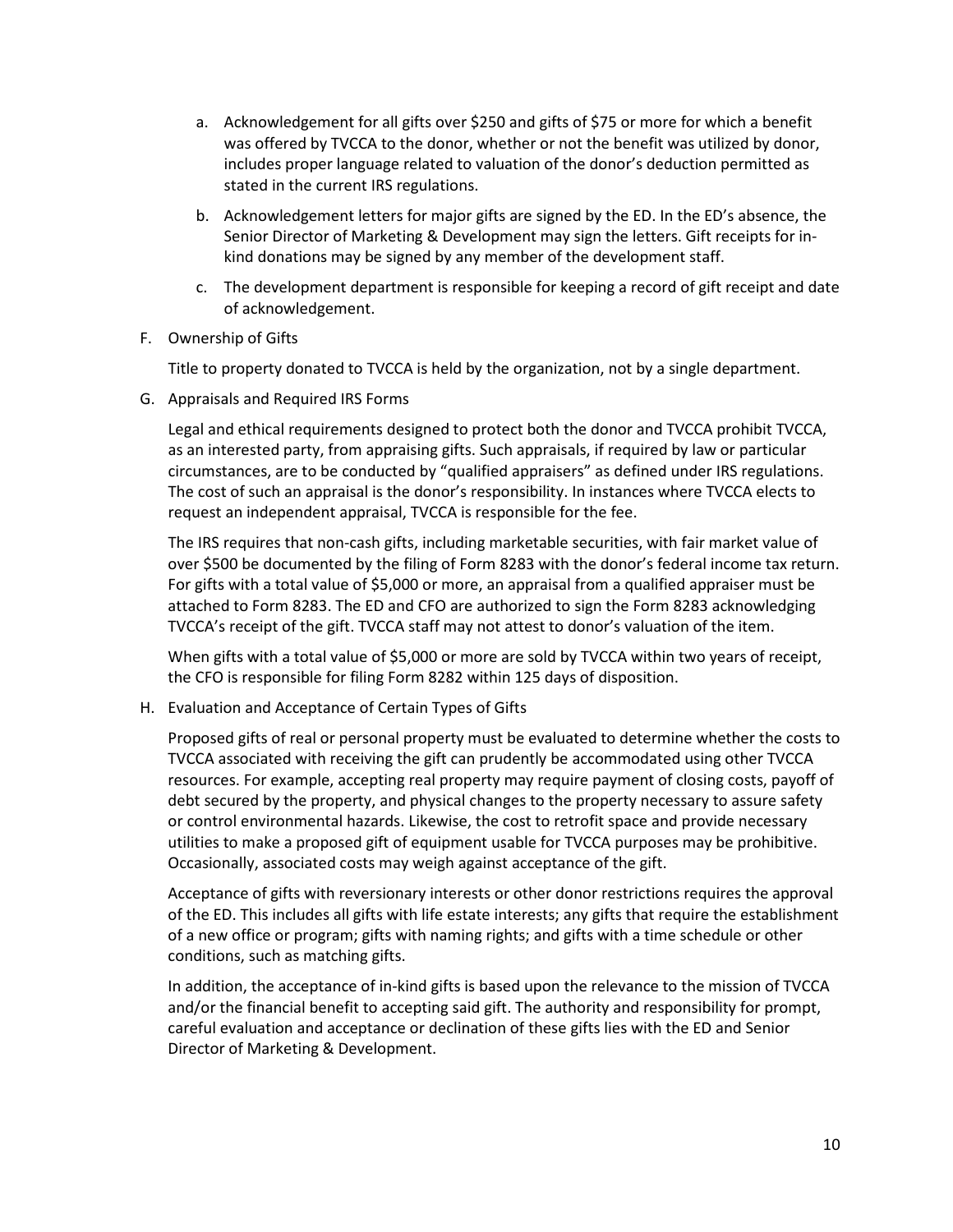I. Declining Gifts

Gifts may have to be declined under certain conditions including, but not limited to:

- a. The gift is restricted and requires support from other resources that are unavailable, inadequate, or may be needed for other institutional purposes.
- b. The gift is restricted and supports a purpose or program peripheral to existing principal purposes of TVCCA or creates or perpetuates programs or obligations that dissipate resources or deflect energies from other programs or purposes.
- c. The gift injures the reputation or standing of TVCCA or generates such controversy as to substantially frustrate and defeat the purpose to be served.
- J. Gifts Requiring Financial Commitment from the Organization

Sometimes gifts require a present or future financial commitment from TVCCA over and above the amount pledged. Before soliciting or accepting any gift that requires a present or future financial commitment from TVCCA, approval must be obtained from the ED. Examples of some gift-related commitments include:

- a. To provide matching funds
- b. To continue a project after the gift has terminated or been exhausted
- c. To finance a construction project
- d. To establish a permanent, interest-bearing fund when the gift amount is not large enough to carry out its specified purpose
- e. To finance and/or administer a project outside the routine functioning and operation of the organization
- K. Non-Endowed Named Funds

Donors may establish non-endowed named funds.

- a. Such funds may be unrestricted or designated for a specific program or purpose. The restriction must follow the guidelines set forth in Section IV.
	- i. Designated funds initiated by a donor will require a written fund agreement.
- b. The minimum gift to establish a non-endowed named fund is \$10,000. This amount must be received in full within one year of the establishment of the fund.
- c. Upon approval of the Board of Trustees, exceptions to the minimum non-endowed named funds size may be made following the honors and recognition guidelines set forth in Section IV.

#### <span id="page-10-0"></span>**VI. OUTRIGHT GIFTS**

- A. Unrestricted, outright gifts are acceptable in any amount.
- B. Cash
	- a. TVCCA accepts cash, checks, money orders, and most major credit cards.
	- b. All checks should be made payable to TVCCA and should not be made payable to an employee or volunteer for credit to TVCCA.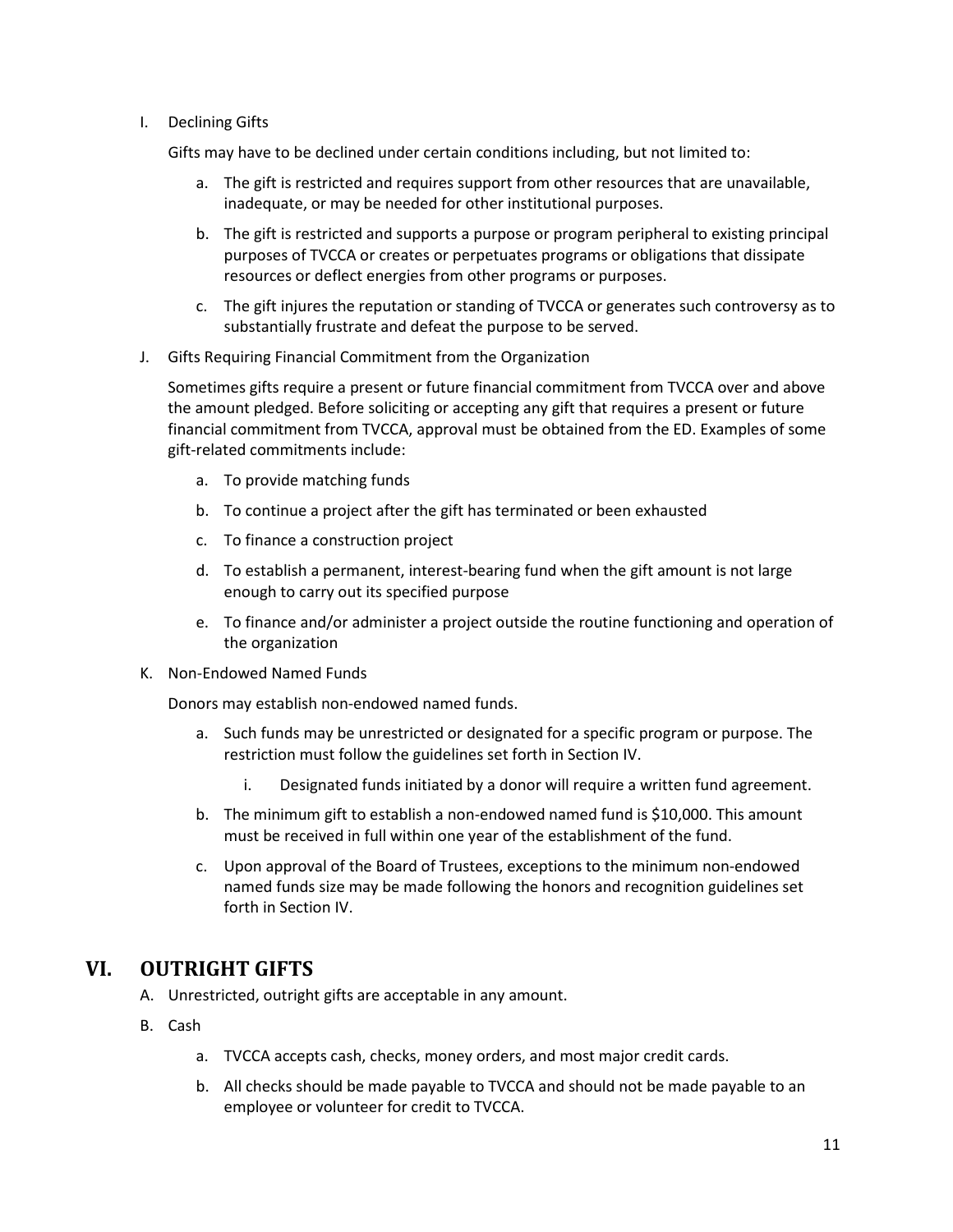- c. All checks are deposited in the ordinary course of business. No employee is authorized to delay deposit.
- C. Publicly-Traded Securities
	- a. Securities, which are traded on the New York Stock Exchange, American Stock Exchange, NASDAQ, or other readily available markets, are accepted by TVCCA. The gift of any securities with market restrictions must be approved by the ED and CFO.
	- b. Securities accepted by TVCCA are generally sold as soon as practicable, unless it is decided by the CFO to hold the securities as investments of TVCCA.
	- c. To maximize tax-saving benefits to the donor, it is advised that donors transfer appreciated securities directly to TVCCA instead of selling the securities and gifting the proceeds. To maximize their capital loss deductions, donors are advised to sell depreciated securities and gift the proceeds to TVCCA.
	- d. The donor is responsible for contacting his/her financial professional to inform him/her of the desire to transfer shares of securities to TVCCA. TVCCA staff may assist in the gift process by contacting the financial professional to ensure the transaction takes place in as short a time period as possible.
	- e. Securities are recorded and valued the date they are deposited in TVCCA's account.
		- i. Valuation of a gift of a security is derived from the mean of the high and low prices per share on the date of the gift.
		- ii. For bonds donated, accrued interest is also included in the gift amount.
- D. Closely-Held Securities and Ownership Interests
	- a. Non-publicly traded securities, including limited partnership and similar ownership interests, are accepted only upon prior approval of the Board of Trustees after review of the prospective donation by the ED and CFO.
	- b. Such securities or interests may be sold only with the prior approval of the Board.
	- c. TVCCA does not enter into any agreement whereby the donation of closely-held stock is contingent on TVCCA's future obligation to redeem the stock.
	- d. Because values are not readily accessible and there is an indeterminable discount for illiquidity, no valuation is included on the donor's receipt for gifts of closely held securities and ownership interests. The donor should consult his/her tax advisor to determine an appropriate deduction to take for such gifts.
		- i. Gift credit for closely-held securities and ownership interests is applied to the donor's record based on proceeds realized upon sale.
- E. Real Property

TVCCA's Board of Trustees considers gifts of real property, both improved and unimproved (e.g., detached single-family residences, condominiums, apartment buildings, rental property, commercial property, farms, acreage, etc.), including gifts subject to a retained life estate, only after a thorough review of the criteria for acceptance set forth below under the direction and supervision of the ED and CFO.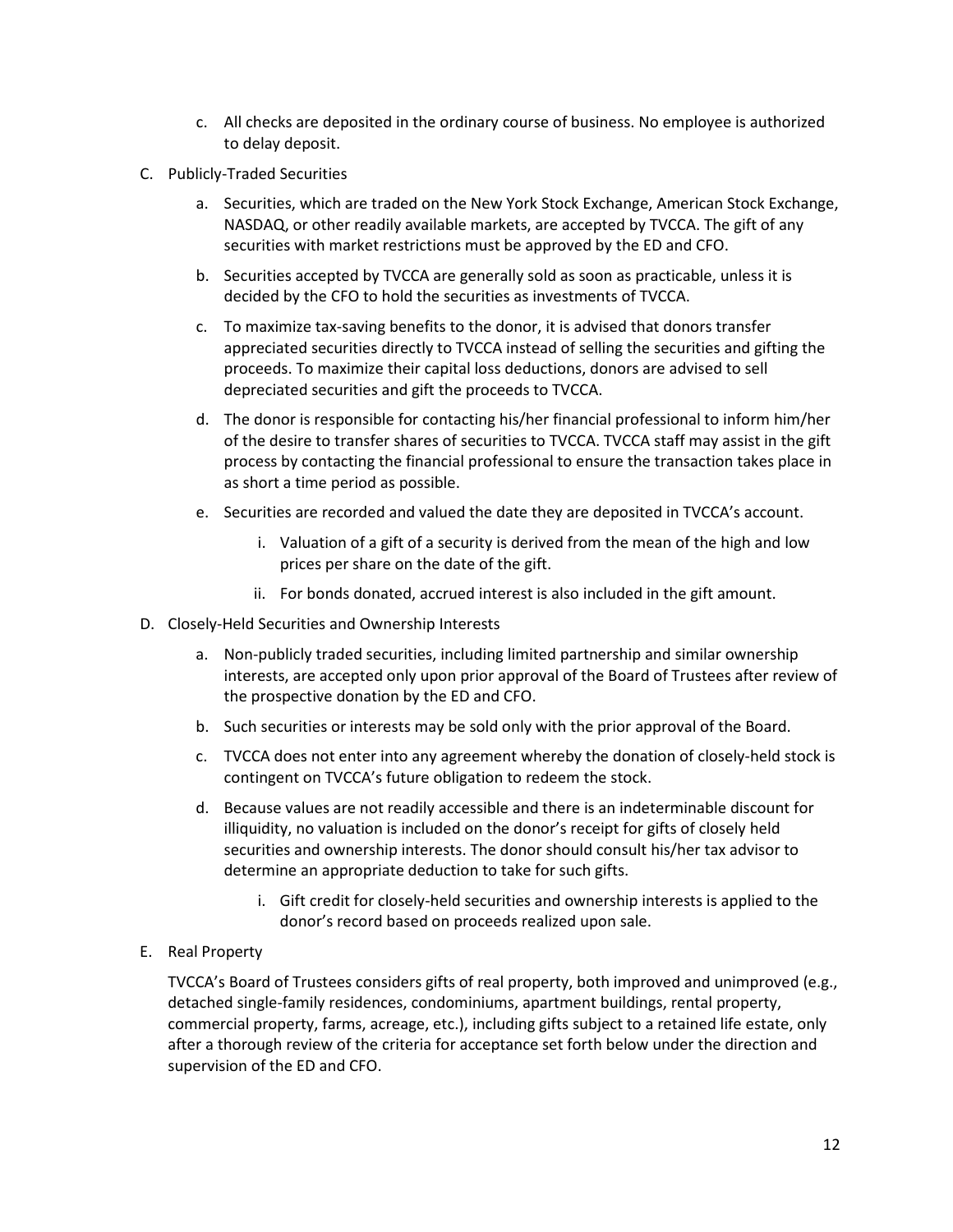- a. The minimum acceptable fair market value for a gift of real property is \$50,000. Property must be readily marketable and have clear title capable of being insured by a reputable title company at regular rates, unless it is otherwise decided by the Board.
- b. Full interests, partial interests, and remainder interests in real property are all acceptable. Remainder interests are contracts. In the case of such gifts, the donor is to pay all property taxes, maintenance expenses, and any property indebtedness.
- c. Assets may be given outright, serve as the corpus of a trust arrangement, or in the case of a personal residence, be given with the right of lifetime tenancy by the donor and/or the donor's spouse.
- d. Criteria for Acceptance of Real Property
	- i. Market value and marketability—The Board of Trustees must receive a reasonably current appraisal of the fair market value of the property and interest in the property TVCCA would receive if the proposed gift were approved. The Senior Director of Marketing & Development informs the donor that, if the gift is completed, the IRS requires an appraisal made within 60 days of the date of the gift and that it is TVCCA's policy to dispose of all gifts of real estate, other than property which TVCCA wishes to retain, as expeditiously as possible. Thus, regardless of the value placed on the property by the donor's appraisal, TVCCA attempts to sell at a reasonable price, in light of current market conditions.
	- ii. Potential environmental risks—All proposed gifts of real property, including gifts from estates, must be accompanied by an environmental audit performed at the donor's expense. The only permitted exception to this requirement is for residential property that has been used solely for residential purposes for a significant (at least twenty-year) period of time. In cases where this exception applies and no environmental audit is undertaken, the donor/executor may be required to execute an environmental indemnity agreement. Even in the case where an environmental audit is submitted, the donor may be required to sign an environmental indemnity agreement.
	- iii. Limitations and encumbrances*—*The existence of any and all mortgages, deeds of trust, restrictions, reservations, easements, liens, and other limitations of record must be disclosed. No gift of real estate is accepted until all mortgages, deeds of trust, liens, and other encumbrances have been discharged, except in very unusual cases where the fair market value of TVCCA's interest in the property, net of all encumbrances, is substantial.
	- iv. Carrying costs*—*The existence and amount of any carrying costs, including but not limited to, property owners' association dues, country club membership dues and transfer charges, taxes, and insurance, must be disclosed by the donor prior to acceptance of the property by TVCCA.
	- v. Title information—A copy of any title information in the possession of the donor, such as the most recent survey of the property, a title insurance policy, and/or an attorney's title opinion, must be furnished.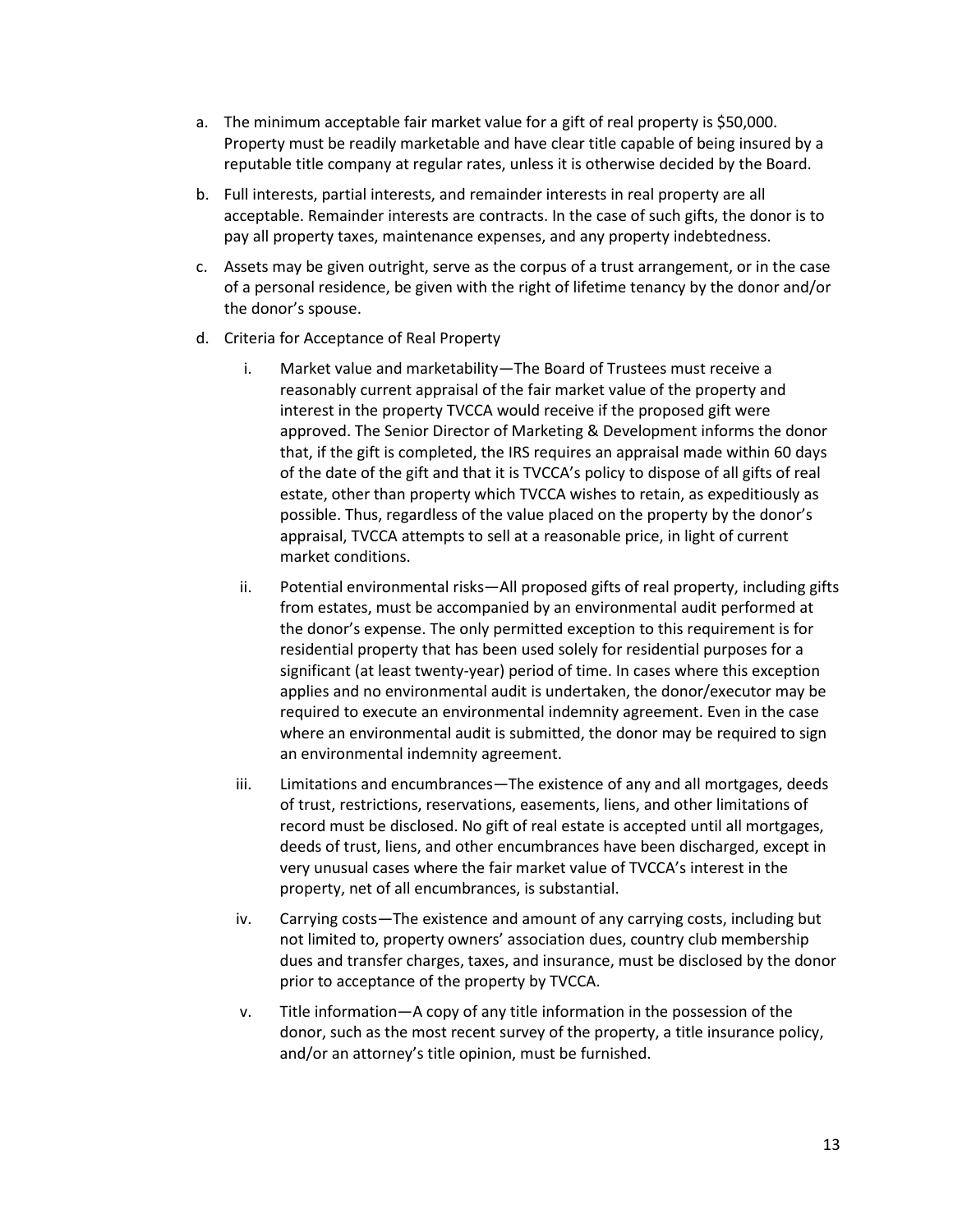- vi. Additional considerations include:
	- a) Type of real property and location
	- b) Purpose of the gift (e.g., endowment, unrestricted)
	- c) Any potential TVCCA use
	- d) Any special arrangements requested by the donor concerning disposition (e.g., price considerations; time duration prior to disposition; potential buyers; or realtors/brokers with whom the donor would like TVCCA to list the property, etc.)
- e. The execution and delivery of a deed of gift or other appropriate conveyance completes the gift. The costs associated with the conveyance and delivery of the gift, including but not limited to, recording fees and, if deemed necessary by the CFO, a current survey, title insurance, and/or an attorney's title opinion, are the donor's responsibility.
- F. Personal Property (In-Kind Gifts)
	- a. "In-kind gifts" refers to the donation of goods and services.
	- b. Acceptable items include, but are not limited to:
		- i. Food, if in sufficient quantities and in unopened original packaging
		- ii. Office equipment, furniture, and supplies
		- iii. Tickets to sporting and entertainment events
		- iv. Computer equipment and supplies
		- v. Decorations
		- vi. Musical instruments
		- vii. Arts and crafts supplies
		- viii. Flowers, trees, and plants
		- ix. Works of art ready and appropriate for public display or sale
		- x. Gift certificates, new products, or other items suitable for use as prizes or auction items
	- c. TVCCA accepts only items that can be used at the facility or readily sold for a minimum of \$50. Unless there are countervailing circumstances, the Board of Trustees' policy is to sell or otherwise dispose of, within one year after the date of gift, any item of personal property that is gifted to TVCCA and for which TVCCA has no use.
	- d. All gifts of personal property must be reported immediately to the development department. Staff members are encouraged to contact the development office before accepting or taking delivery of in-kind gifts.
	- e. All donors making in-kind gifts are asked to complete an in-kind donation form so donations are correctly recorded and acknowledged.
	- f. Only new and gently used items are accepted.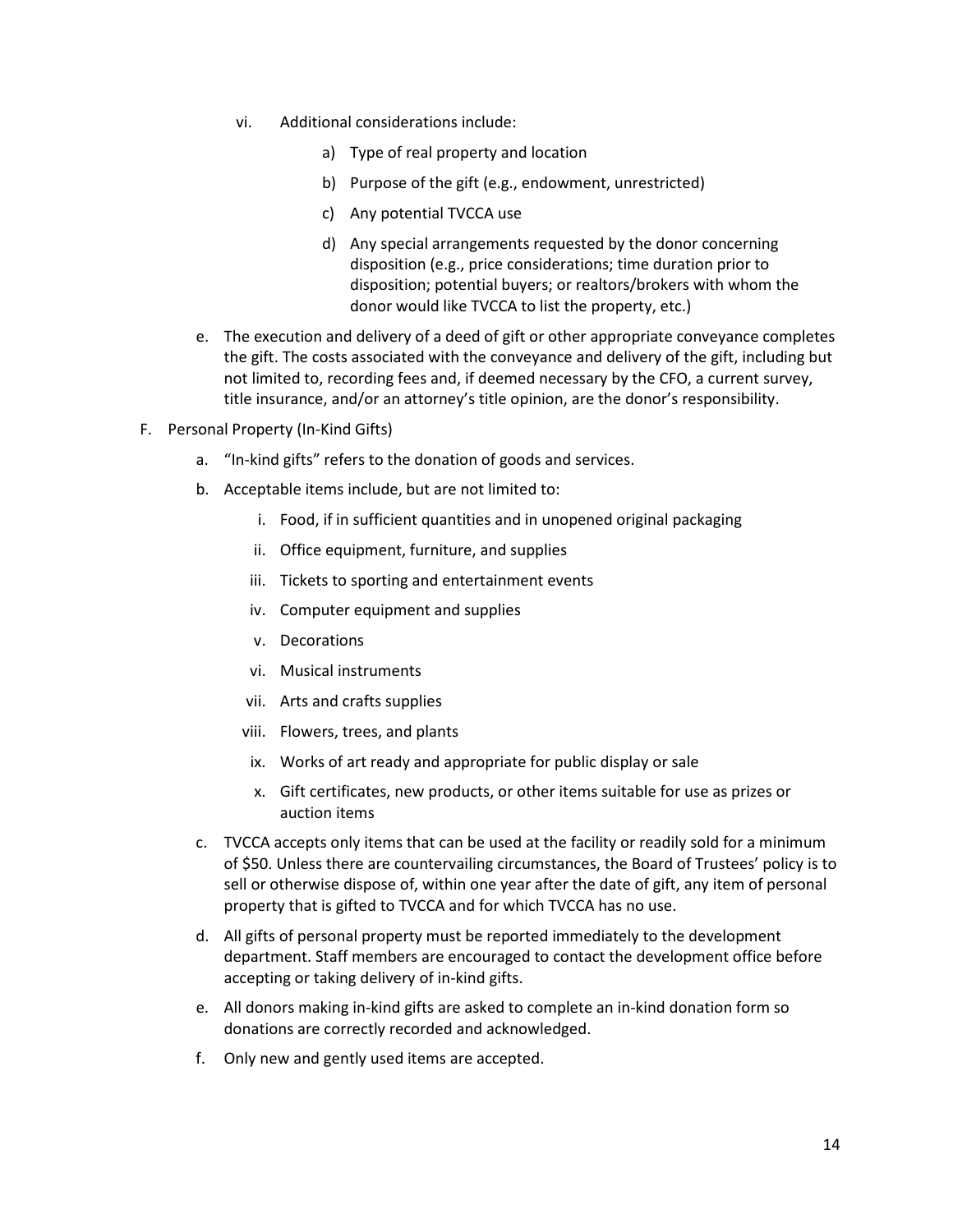- g. TVCCA does not accept donations of the following property:
	- i. Clothing
	- ii. Eyeglasses
	- iii. Personal hearing aids
	- iv. Incontinence supplies, unless in unopened original packaging
	- v. Bedding and linens
	- vi. Cribs, car seats, walkers, etc.
	- vii. Personal grooming products, unless in unopened original packaging and suitable for distribution as a prize
	- viii. Property where TVCCA is obligated to maintain ownership of it in perpetuity
	- ix. Livestock and other animals
- h. TVCCA reserves the right to decline any in-kind gifts when the quantity is insufficient for equitable distribution.
- i. Property that requires additional insurance, special facilities, or security to properly safeguard it may not be accepted without prior approval of the ED.
- j. Gift credit: Donors of in-kind gifts are not credited a specific dollar amount unless an appraisal of the gift from a qualified third party accompanies the gift or the gift is new and accompanied by a copy of the purchase receipt.
- k. All in-kind gifts are acknowledged in writing with a thank you letter and a receipt describing the item.
- l. The following language is included in the receipt provided for the donation of in-kind gifts with an estimated value greater than \$5,000:
	- i. Your gift may require you to complete IRS Form 8283 together with an appraisal of the donated property. Please consult your tax advisor.
	- ii. The deduction you receive from this gift may be limited to the lower of the cost or the market value of the goods donated. Please consult your tax advisor.
- m. Gifts of Service
	- i. General service: Gift receipts are not issued for gifts of general service. Gifts of general service fall under the purview of the volunteer director. Volunteers may receive gift credit for expense reimbursements donated to TVCCA, upon request and with appropriate receipts.
	- ii. Professional service: Gifts of professional services (e.g., legal, graphic design, accounting, etc.) and partial donations of service (i.e. discounted rates) are eligible for recognition credit.
- G. Other Property and Considerations
	- a. Special consideration is always given to the nature of any gift and whether it fits with the mission of TVCCA prior to acceptance of any property, whether real or personal.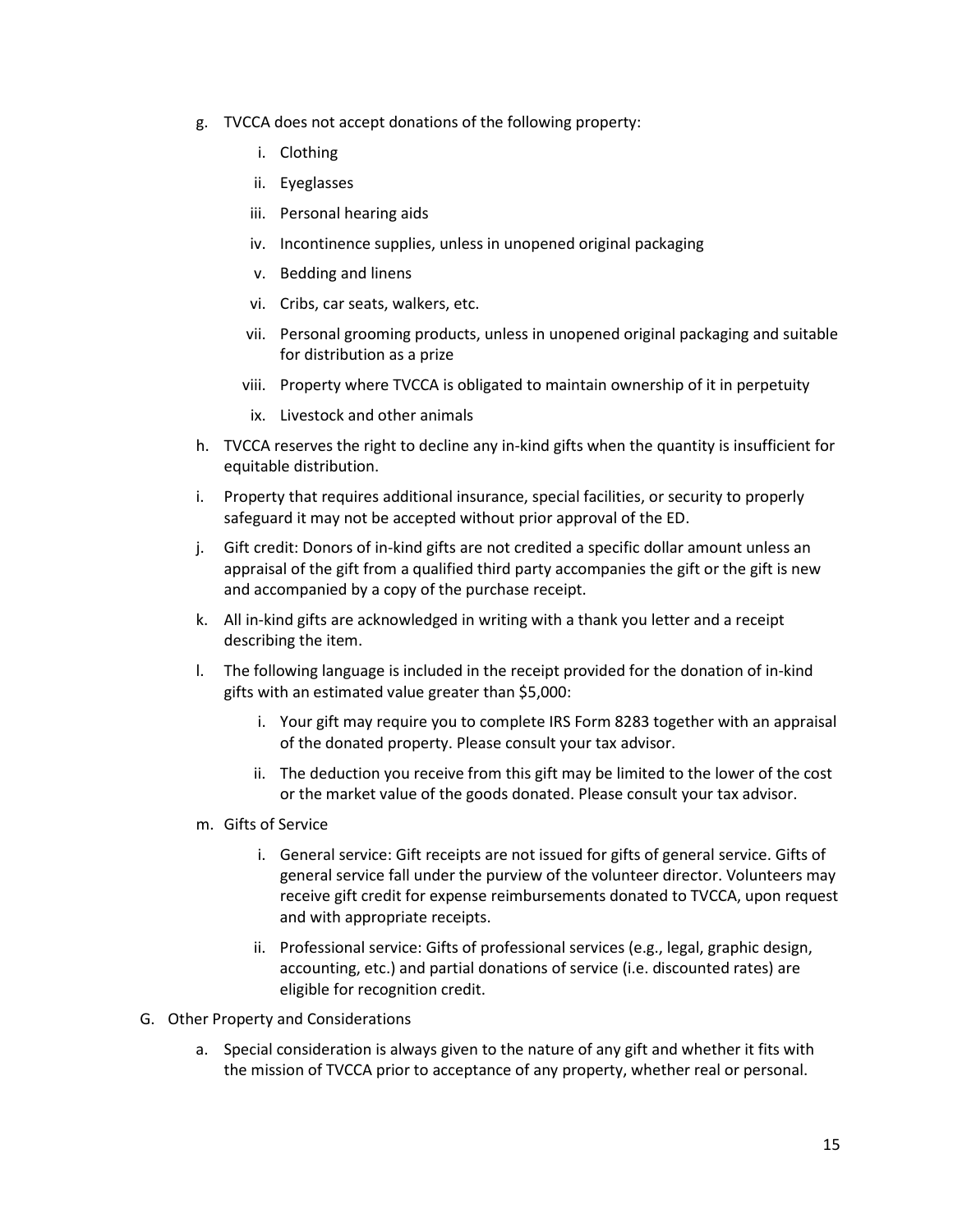- b. Generally unacceptable property includes :
	- i. Mortgages or notes
	- ii. Copyrights and other intellectual property rights
	- iii. Royalties
	- iv. Easements
	- v. Debt-encumbered property
	- vi. Oil, gas, and mineral interests
	- vii. Time share interests
- c. Exceptions to the above restrictions are considered on a case-by-case basis. Prior approval by the Board of Trustees is required.
- d. Bargain sales are not acceptable without prior approval from the Board of Trustees.
	- i. A bargain sale is a transaction in which TVCCA is provided the opportunity to purchase property at less than its fair market value. The gift is usually the difference between the sale price and the market value.
- e. Automobiles are acceptable as gifts on a case-by-case basis. Vehicles in working order, free of debt, that pass state inspection, and that are suitable for use by TVCCA may be donated directly. Inoperable vehicles, or those for which TVCCA has no use, are not accepted. Recognition credit for vehicles is based on the Kelley Blue Book value for vehicles retained for use by TVCCA.
- f. TVCCA must receive a reasonably current appraisal of the fair market value of the property and interest in the property TVCCA would receive if the proposed gift were approved. The donor is informed that, if the gift is completed, the IRS requires an appraisal made within 60 days of the date of the gift. The appraisal and other information must indicate clearly and convincingly that there is a market for the asset under consideration and that the asset can be sold within a reasonable period of time, if it is not an asset TVCCA can put to use.
- g. Other types of gifts not mentioned in this policy may be acceptable, within reason, for the purpose given and in an amount appropriate for the gift type. The development department is expected to use fiscally and legally sound rationale for acceptance. This policy serves as a general guideline under such circumstances.
- h. Deed of Gift
	- i. To transfer the ownership or the title of tangible personal property from the donor to TVCCA requires the physical transfer of the property to TVCCA from the donor along with the formal acceptance of the property by TVCCA. A deed of gift accomplishes this transfer.
	- ii. TVCCA reserves the right to require a deed of gift for any donation of personal property. The deed of gift includes an identification of the property to be transferred and a statement of donative intent signed by the donor.
	- iii. Sample language for a deed of gift follows: DONOR, of ADDRESS, hereby confirms that he is the legal owner of and does hereby irrevocably and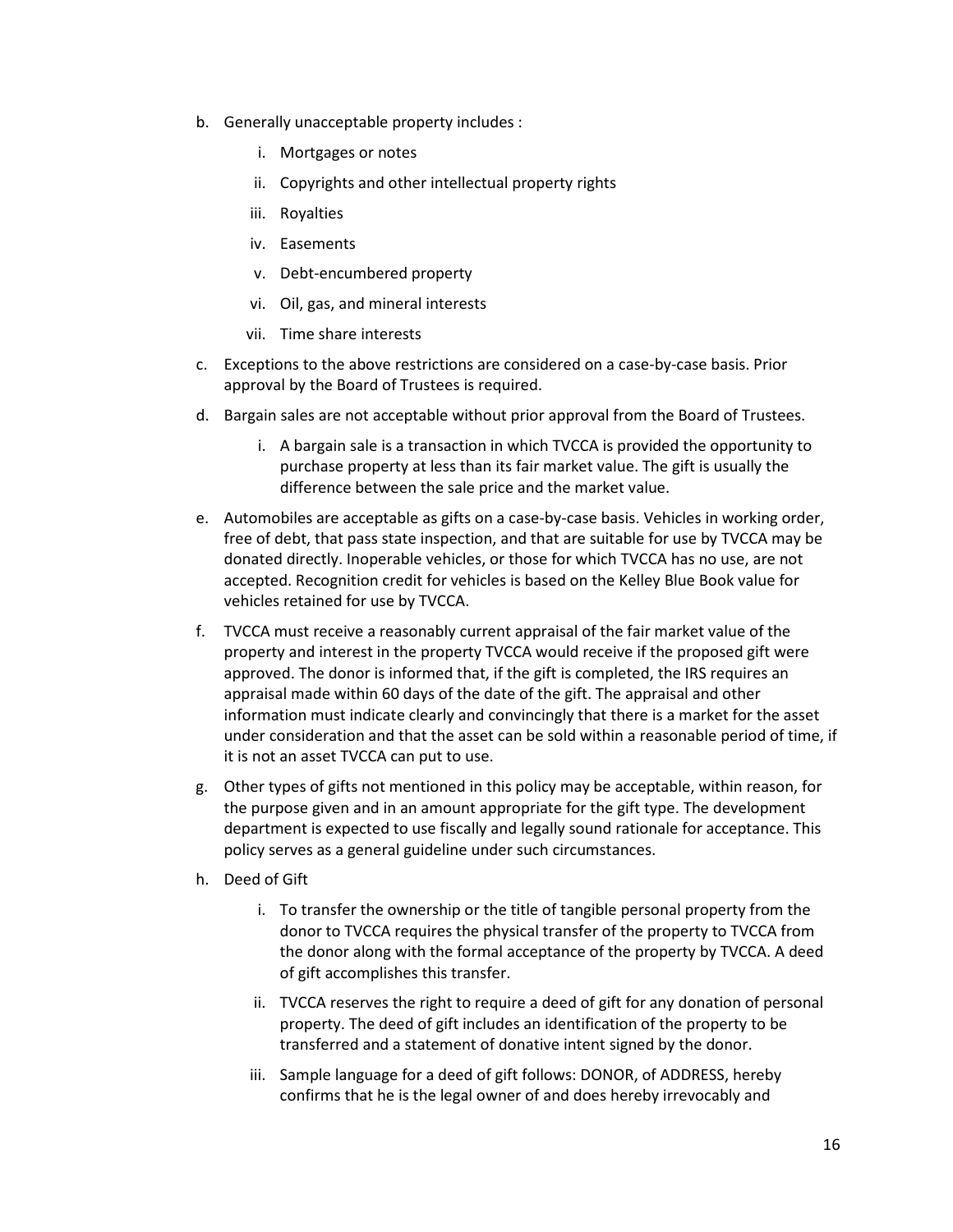unconditionally give, grant, and convey an absolute, unconditional, and undivided interest in the item(s) described below, to TVCCA for the benefit of TVCCA, hereinafter referred to as DONEE. Title to the items and all associated rights are hereby vested in DONEE, without reservation and free and clear of all encumbrances. DONOR understands and agrees that the item(s) may be displayed, loaned, retained, disposed of, or otherwise employed at the sole discretion of DONEE.

#### <span id="page-16-0"></span>**VII. DEFERRED/PLANNED GIFTS**

- A. The development department handles negotiation and execution of deferred giving, and the Board of Trustees has the ultimate authority in this process. Not all gifts are accepted.
- B. When property other than cash, listed securities, or securities traded over-the-counter is involved, final approval of the ED and CFO is required to accept or decline a gift.
- C. Bequests
	- a. A bequest is a gift of any amount or form made to TVCCA in a donor's will. Bequests may provide for a specific dollar amount in cash, specific securities, or specific articles of tangible personal property.
	- b. TVCCA is pleased to be named as a charitable beneficiary in a donor's will. Donors may make bequest provisions that name TVCCA as any of the following:
		- i. Sole beneficiary;
		- ii. Beneficiary of a portion of the estate (e.g., 30%, 50%, etc.);
		- iii. Beneficiary of the remainder of an estate or a portion of the remainder of an estate after specific needs have been fulfilled;
		- iv. Beneficiary of a specific dollar legacy; or
		- v. Contingent beneficiary.
	- c. Gifts can be made to TVCCA through the execution of a new will or through a codicil to an existing will.
	- d. Sample Language
		- i. Unrestricted Bequest: "I give and bequeath to TVCCA, Jewett City, Connecticut, (the sum of  $\sin \theta$  ) or ( $\sin \theta$  % of the residue and remainder of my estate) or property described herein) to be used for general purposes, as determined by the Board of Trustees."
		- ii. Upon the donor's request, TVCCA can provide language to assist in establishing a restricted estate gift: "This designation represents a preferred use for these funds and is not an absolute restriction. Should the exact designation cease to be effective or practicable before or after the gift is received by TVCCA, the Board of Trustees is authorized to use this gift in an alternative way consistent with the general intent of this designation."